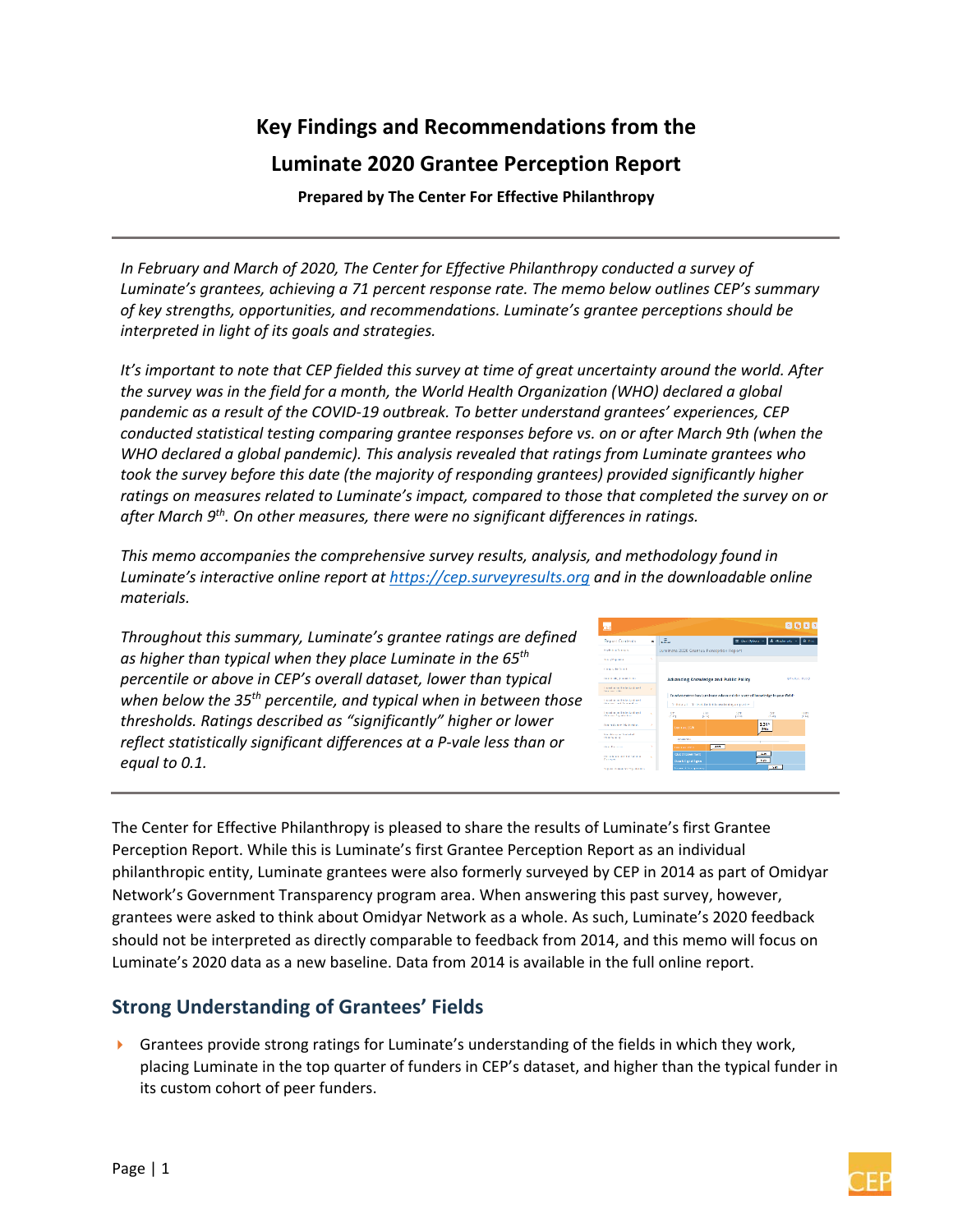- **Furthermore, grantee ratings place Luminate above the median of the CEP's dataset and near the** typical funder in its custom cohort for the extent to which Luminate has affected public policy and advanced the state of knowledge in their fields.
- When rating Luminate's overall impact on their fields, grantees provide ratings that are similar to those at the typical funder.
	- In a custom question, grantees were asked to indicate how strongly they associate a series of characteristics with Luminate. Of the seven options, grantees' top two strongest associations relate to Luminate's approach to change in fields: "takes risks and supports innovation" and "makes long-term commitments to issues."
- $\triangleright$  Grantees often champion Luminate's field impact in their written responses, noting, for example, that Luminate is "pioneering in terms of the issues it identifies and tackles," and that it "[adds] as much capacity to the field as possible."
	- Additionally, grantees emphasized how Luminate's funding has enabled organizations to come together "to explore less common routes to impact, facilitate access to expert advice, [and] research to fill a gap."

*"Luminate are one of the few funders out ahead of the pack, seeing new opportunities for social change and supporting them. This requires a certain appetite for risk ‐ social change...is going to be a multi‐year struggle ‐ and we have appreciated Luminate's enthusiasm and flexibility."* 

# **Strong Understanding of Organizations and Provision of Non‐monetary Support**

- Grantee ratings are higher than typical for both Luminate's understanding of their goals and strategies and its awareness of their organizational challenges.
- When rating Luminate's overall impact on grantees' organizations, grantees provide ratings that are in line with the typical funder.
- ▶ CEP's broader research finds that grantmaking characteristics such as grant size, length, and type are also often related to perceptions of a funder's impact on grantee organizations.
	- Luminate's grants are larger than typical in size, placing it in the top 10 percent of CEP's dataset, and typical in length.
	- Importantly, about half of Luminate grantees a larger than typical proportion report that they received funding that was not restricted to a specific use.

#### **VALUABLE PROVISION OF NON‐MONETARY SUPPORT**

As part of the CEP's core survey, grantees were asked to indicate whether they received any of 16 types of non‐monetary assistance provided directly or paid for by Luminate. From these measures, CEP uses the term "intensive" non‐monetary assistance to describe the pattern in which grantees receive either seven or more total, or three or more field-related forms of non-monetary support patterns that CEP's research has found to be associated with the strongest impact on organizations.

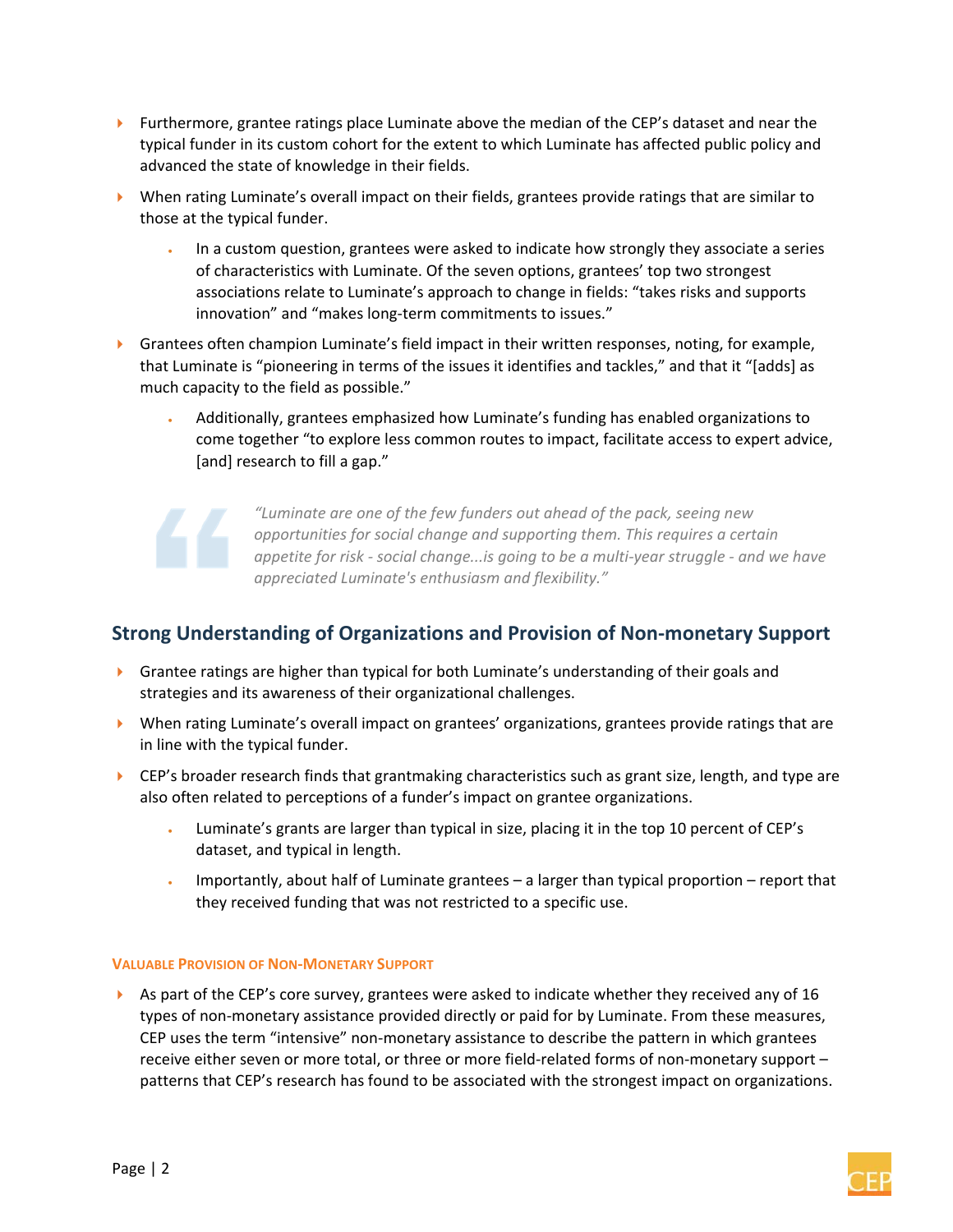- Under this definition, 31 percent of grantees report receiving intensive non‐monetary support, placing Luminate in the top quarter of the overall dataset. Mirroring CEP's broader research, these grantees also rate significantly higher for Luminate's impact on their organizations.
- In particular, Luminate provides a larger than typical proportion of grantees with nearly all field-related forms of non-monetary support, such as facilitation of collaboration, introductions to leaders in the field, and insight and advice on grantees' fields. Those receiving these three specific supports also rate significantly higher for Luminate's impact on and understanding of their fields and/or organizations.
- Analyses also show that 'fundraising support' is associated most closely with positive grantee perceptions. The 19 percent of Luminate's grantees who report receiving this type of support provide significantly higher ratings for nearly all key measures in the survey.
- In addition to the standard non‐monetary supports, Luminate also added two custom supports executive coaching and security assistance. Just over 15 percent of grantees report receiving executive coaching, while a smaller proportion – just over 5 percent – report receiving security assistance.
- ▶ Importantly, when asked in a custom question about the impact of the non-monetary support they received on their ability to achieve their goals, nearly two-thirds of grantees report that it was equally or more important than Luminate's financial contributions.
- ▶ In an open-ended question about specific ways Luminate could improve, a third of grantees suggest that Luminate continue to build on this valuable non‐monetary support – the most common theme of suggestion in the report. Specifically, 15 grantees request more funded opportunities to collaborate and convene with other grantees, and eight request more support to build capacity within their organizations.

*"Luminate has supported us to tell our story better and creating a reinforcement that amplifies our advocacies. Luminate impact also includes linkages to partners and experts that helps to sharpen our skills and processes for improved efficiency and effectiveness."*

*"More interaction between organizations that are part of its donation portfolio. More spaces to share common practices, success stories and challenges. More spaces to learn about organizational challenges."*

# **Opportunity to Improve Clarity and Consistency of Communications**

- ▶ CEP's research across funders reveals that strong funder-grantee relationships defined by high quality interactions and clear, consistent communications – are a key predictor of grantees' perceptions of impact on their organizations, fields, and local communities. Overall, ratings for the quality of Luminate's relationships with grantees are less positive than those at the typical funder, but similar compared to Luminate's custom cohort of peer funders.
- $\triangleright$  On measures related to interactions, grantees provide ratings that are similar to those at the typical funder. Luminate receives typical ratings for how fairly grantees feel they were treated, grantees'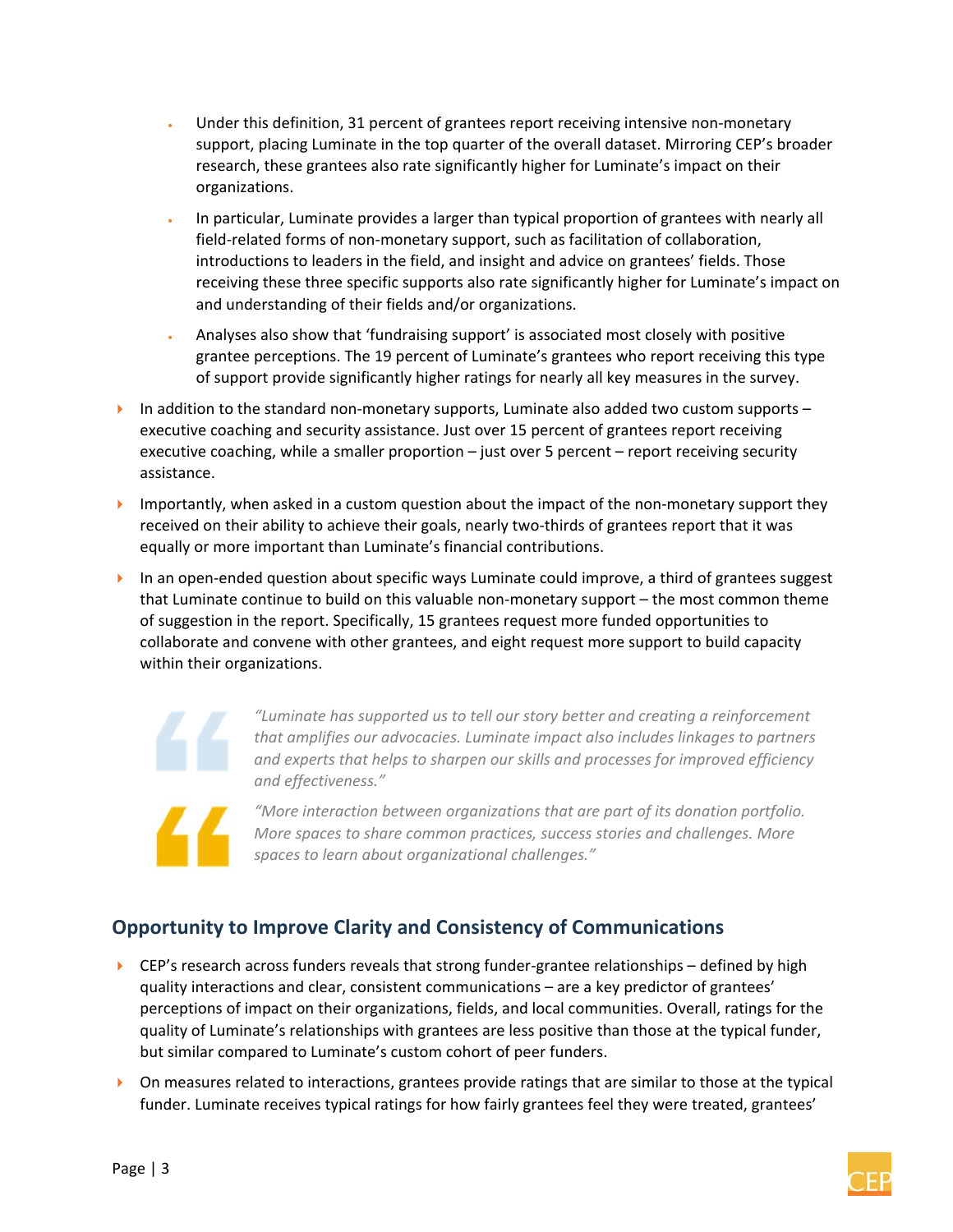comfort approaching Luminate if a problem arises, staff responsiveness, and Luminate's openness to ideas about its strategy.

- Grantees report experiencing high‐touch relationships with Luminate. A higher than typical proportion report interacting with their program officers monthly or more often – 52 percent compared to 27 at the typical funder. These grantees provide significantly higher ratings on a number of measures throughout the survey.
- In contrast, grantees provide lower than typical ratings for the clarity of Luminate's communications about its goals and strategy and for the consistency of its communications – the latter placing Luminate in the bottom ten percent of CEP's overall dataset.
	- In their open‐ended comments, 10 grantees suggest improvements related to the clarity of Luminate's communications, the second most common suggestion in the report. These grantees often express concerns about a lack of clarity regarding Luminate's direction and goals, indicating, for example, a need for "stronger communication about priorities."
- **EXEC** Certain practices are associated with significantly more positive grantee perceptions of Luminate's communications:
	- Grantees provide ratings that are in the bottom 40 percent of funders for Luminate's overall transparency. Those who rate the highest on this measure (rating a 6 or 7 on a 7‐point scale) also provide significantly higher ratings on most measures, particularly so for the clarity and consistency of Luminate's communications.
	- A typical proportion of Luminate grantees report undergoing a contact change in the six months prior to taking the survey. These grantees rate significantly lower for Luminate's overall understanding, transparency, and the clarity of its communications.



*"Luminate is one of the few funders we encountered where the program officer asked difficult (good) questions, cared about the response, followed up and deeply engaged. This developed a high level of trust and understanding that I believe we both value."* 



*"Increased transparency regarding Luminate's funding priorities and grantees/investees would be a helpful improvement. This would make it easier for us to understand mission alignment and opportunities to increase the impact of our mutually supported work."*

# **Helpful, Engaging Processes with Opportunity to Reduce Pressure and Burden**

- Given Luminate's large grant awards, grantees receive a higher than typical monetary return for every hour they spend on Luminate's processes compared to CEP's overall dataset and its cohort of peer funders.
	- Grantees report spending more time than is typical 75 hours at the median on Luminate requirements over the grant lifetime.
	- In addition to more time-intensive processes, a larger than typical proportion of grantees 24 percent at Luminate compared to nine percent at the typical funder – report waiting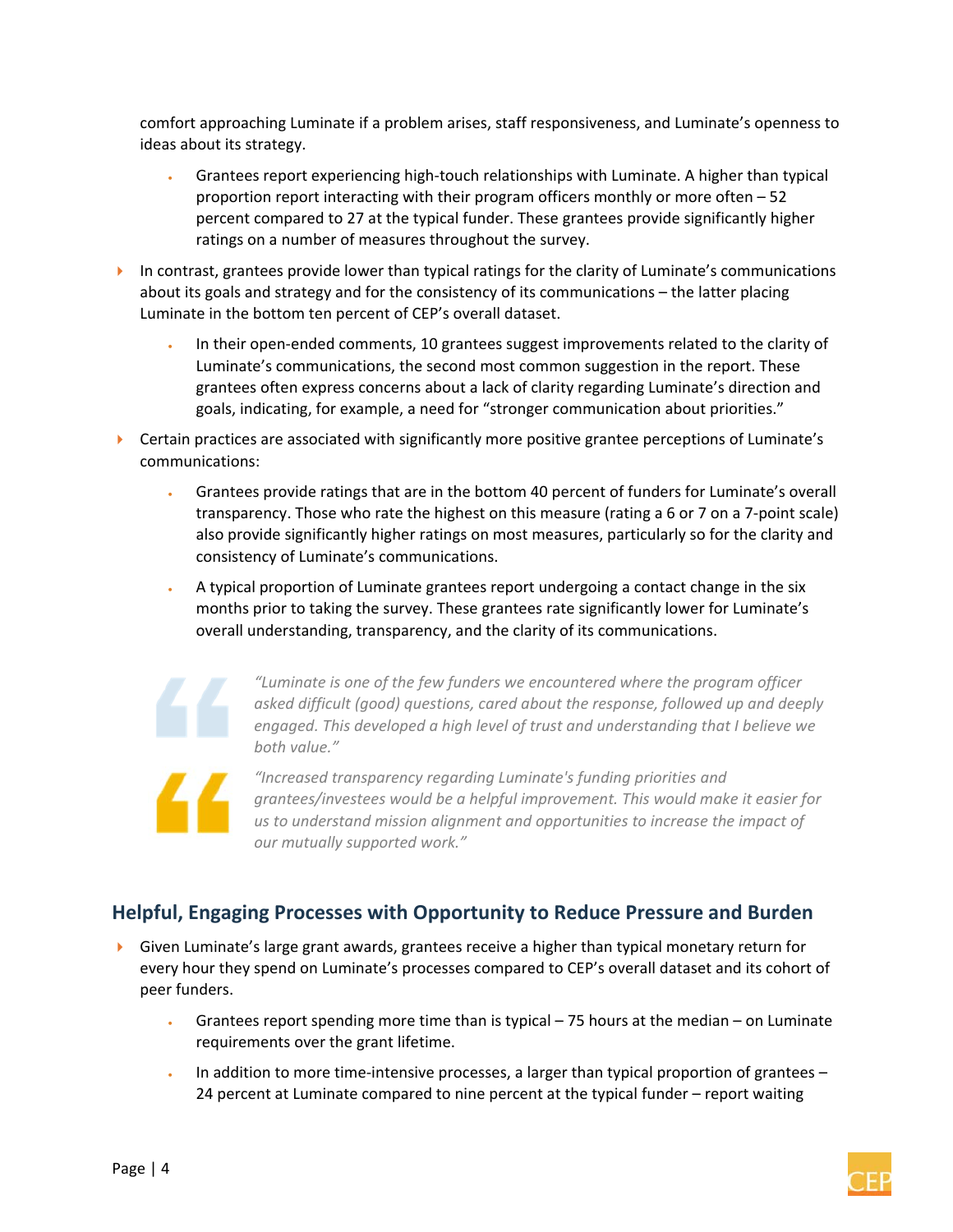seven months or longer between the submission of their proposal and receiving clear commitment of funding.

- $\triangleright$  Despite the time it requires, grantees derive value from the proposal process, rating similar to grantees at the typical funder in both the overall dataset and in the peer cohort for the extent to which it was helpful in strengthening their organizations or programs.
- $\triangleright$  Still, in the development of their proposals, grantees report experiencing more pressure to modify their organization's priorities to receive funding than do the grantees of more than 75 percent of funders in CEP's dataset.
	- According to CEP's research, pressure experienced by grantees to modify their priorities is one of the key predictors of the strength of funder‐grantee relationships: high pressure is associated with lower relationships ratings. Echoing this research, Luminate grantees who report experiencing the most pressure (rating a 3 or higher on a 7‐point scale) provide significantly lower ratings on nearly all measures in the report.
- ▶ On the positive, over 90 percent of grantees report having exchanged ideas with Luminate about how to assess the results of the funded work, placing Luminate in the top five percent of the overall dataset.
	- Grantees who discussed plans for assessments rate Luminate significantly higher on a number of key measures in the report, particularly for its impact on and understanding of grantees' organizations, strength of relationships, and overall understanding.
- **Grantee perceptions of the reporting process are mixed, with Luminate receiving higher than typical** ratings for the extent to which it was adaptable to fit grantees' circumstances and a helpful opportunity to reflect and learn, but lower than typical ratings for the relevance of its questions to the work funded by the grant.
	- During the reporting process, a larger than typical proportion of grantees 74 percent indicate having had a substantive discussion about submitted reports with Luminate. These grantees provide significantly higher ratings for the consistency of Luminate's communications, its transparency, and the extent to which the reporting process was adaptable and relevant.



*"The proposal process was very illuminating and provided us an opportunity to reflect on who we want to be and what we want to achieve."* 

*"We can see a great deal of care on the part of Luminate to work with excellence, with well‐established and non‐flexible processes. However, this strength is also a weakness as it is often seen as excessive red tape, interference and excessive attention to detail."*

# **Recommendations**

 Recognizing Luminate's strong understanding of grantees' fields and organizations, institutionalize the ways in which its specific decisions and values achieved these results, so they can be maintained in the future.